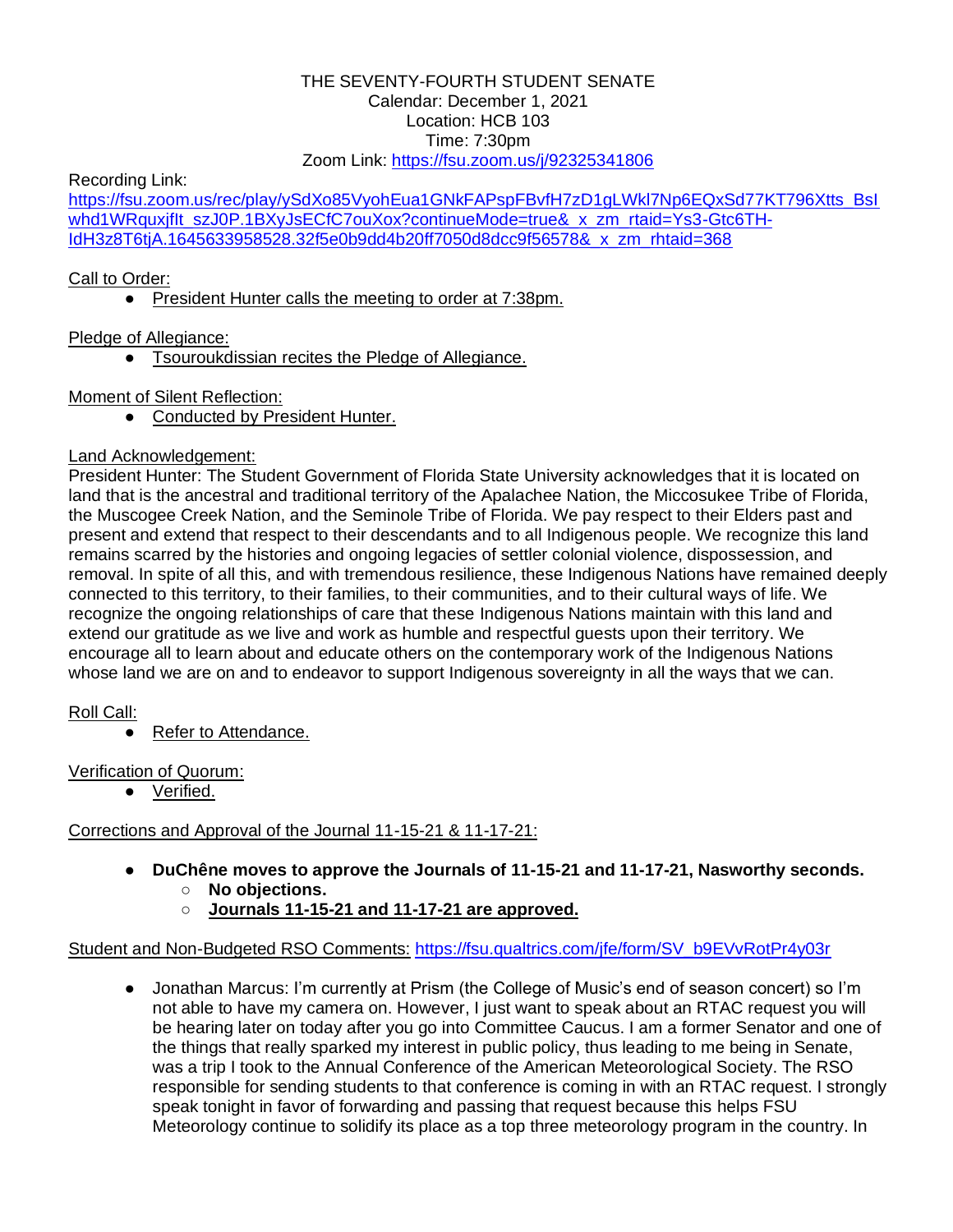order to maintain that place we need the support of Senate. Thank you for hearing that request tonight and I hope it goes well.

Special Introductions and Announcements: None.

Messages from the Executive Branch: None.

Mess ages from Agency and Bureau Directors, SGA Organizations Officers and Employees:

JSU Director: Thank you President Hunter. Hi everyone! I have a quick couple of updates. Treasurer applications for JSU close this Friday, December 3<sup>rd</sup>. Please share this information with anyone you may know. We would love to read their application and consider them for the position. Tomorrow, December 2<sup>nd</sup>, JSU is having a Hannukah party at 7pm in the Globe Dining Room – we would love it if all of you come. Finally - I believe Resolution Two this evening – allows JSU to have *RECORDING INAUDIBLE* (00:14:51) for our banquet instead of a buffet dinner. There's some funky statutes that says the Senate has to allow this by a two-thirds vote. So I'm asking all of you, we were funded for the plated dinner and so this just allows us to have it, it is a little time sensitive as if this doesn't pass tonight then everything is a little off-track when it comes to SGA Accounting and the Student Body Treasurer approving that. Thank you.

Messages from the Executive Cabinet: None.

Messages from the Class Councils: None.

Messages from the Congress of Graduate Students: None.

Messages from the Judicial Branch: None.

Messages from the Union Board and Student Engagement Ambassadors: None.

Messages from the Campus Recreation Board: None.

Report of the SGA Accounting Office: Remaining Balances: Senate Projects \$7,520.22, PAC \$44,691.00, RTAC \$33,600.00, and ORG Fund \$3,400

#### Report of Senate Liaisons:

President Hunter: Open liaison positions are Black Student Union (BSU), Women Student Union (WSU), Hispanic/Latinx Student Union (HSU), Pride Student Union (PSU), Veteran Student Union (VSU), Jewish Student Union (JSU), and Asian American Student Union (ASU). Bureau positions for liaisons are the Office of Governmental Affairs, the Center for Participant Education, the Mental Health Council, the Interresident Hall Council, the Office of Student Sustainability, the Student Council for Undergraduate Research and Sustainability, the Student Council for Accessibility and Advocacy. There's also college Leadership Councils (if I leave any off, please let me know) – College of Social Science and Public Policy, College of Health and Human Sciences, College of Education, College of Fine Arts, College of Arts and Sciences, College of Criminology, and the College of Business. Those are the open liaison positions required by statutes to be filled. We have already had interest in some of these positions so please ask me if you would like to fill one of those positions. If not, I will be appointing people to these positions for liaisons. Please contact me with your liaison request and if you don't have any liaison requests, expect to receive an appointment.

#### Report of Committees:

● No Committees to report on.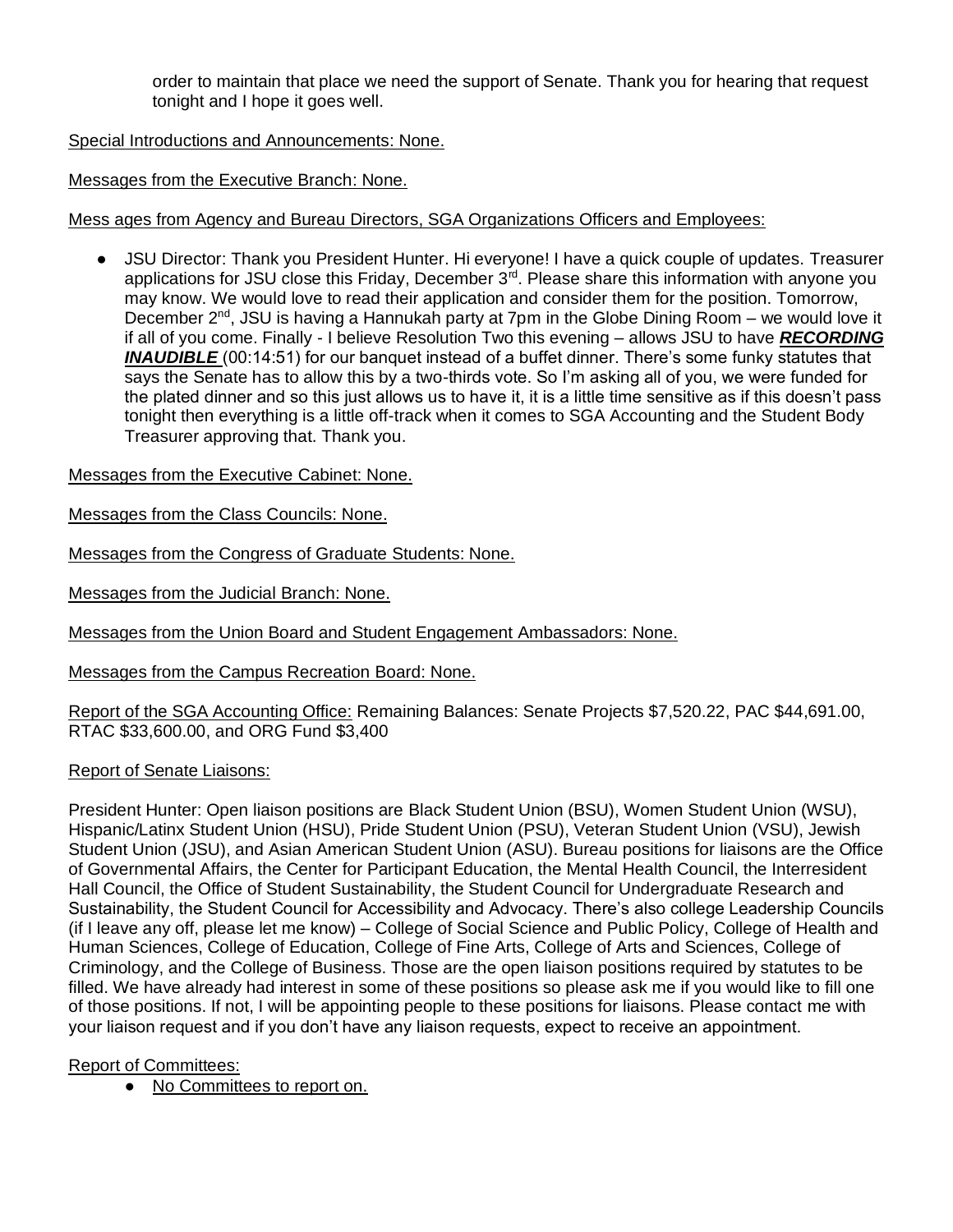- Judiciary
- Internal Affairs
- Budget
- Finance
- Student Life & Academic Affairs
- Rules & Calendar

### Senate Confirmations:

- **•** President Hunter conducts the Oath of Office for Senators Garner and **RECORDING INAUDIBLE** *(00:18:50).*
- **Diaz moves to unlock the calendar and move into 'New Business,' Gonzalez seconds** ○ **No objections.**
	- **Senate is now in 'New Business.'**
- *Senate moves into 'New Business.'*

### Consent Calendar:

- **Nasworthy moves to move into 'Finance as a Whole,' Murray seconds.**
	- **No objections.**
	- **Senate is now in 'Finance as a Whole.'**

Consent Resolution 1 Sponsored by Senator Nasworthy (P) Allocating funding from the Resources & Travel Allocations Committee to fund the North Florida Chapter of the American Meteorological Society/National Weather Association and Power of WE.

- o Opening Statement:
	- Nasworthy: Hello everyone. We have two remaining groups that *RECORDING INAUDLBE* (01:04:03). They requested \$3,000 for 18 travelers for flights to the Semiannual American Meteorological Society Conference. Essentially the Conference is a large gathering of meteorologists in the world and a great experience for allowing these students to connect, network, and learn about meteorology. For the Power of WE, they requested funding for flights, lodging, and recreation for the SPSP Conference in San Francisco. Four of the travelers will be presenting their research. This is a conference where they will be able to represent Florida State University on a national stage and overall learn a lot and network.
- o Technical Non-Debatable Questions:
	- Gonzalez: With the Power of WE you're funding five people as a total of \$5,910 so that equals \$1,182 per traveler, correct?
		- Yes.
- o First Round of Pro:
	- Diaz: At was present with Vice Chair Russell at this RTAC meeting and I can say that while the price seems high per student, the price was actually negotiated down. They requested close to about \$9,000 in funding. This Consent Resolution is a compromise for the Power of WE which will enable them to represent Florida State University in the best way possible on a national stage. The meteorological opportunity is another great opportunity to represent us to other universities, professionals, and all around the country.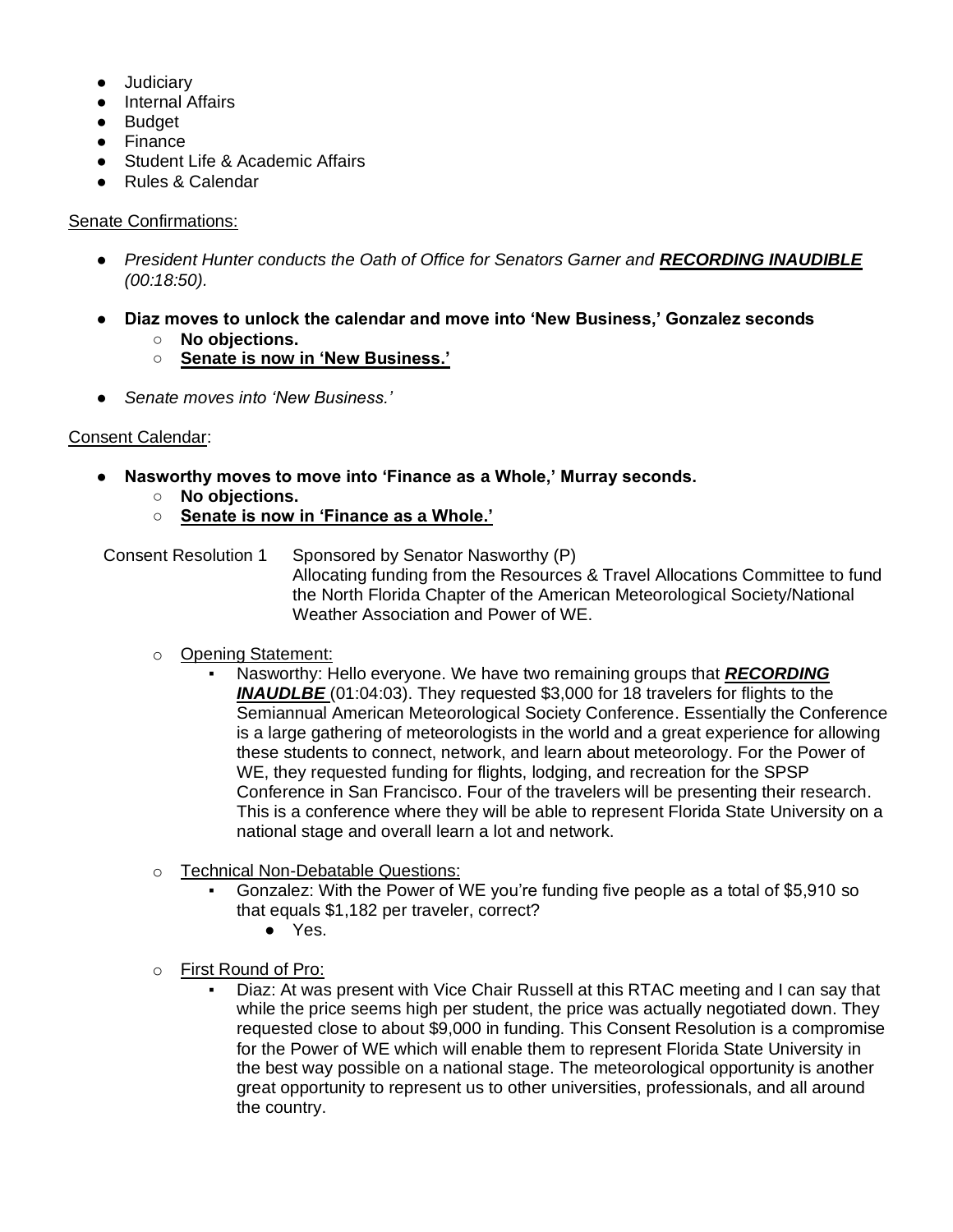- Point of Information: Gonzalez: Seeing as the Meteorology Association *RECORDING*  **INAUDBLE** (01:07:07) can you justify where the \$5,910 is going to?
	- The original request approached \$9,000 and were originally going to travel with six travelers, but we recognized this as quite a bit of RTAC's budget. The travel expense is for flights to and from San Francisco, with it being a crosscountry flight it is more expensive. For lodging, this is just for two hotel rooms for four nights. The registration fee was for the organization and conference, which was a few hundred dollars.
- Point of Information: Gonzalez: Where exactly were they getting under funding from? So how was Power of WE going to meet the \$9,000 originally requested?
	- Their original request included food, but we cut that as RTAC can not fund any food requests. As well as the travelers going from six to five represents the difference between the \$9,00 and the \$5,910.
- Point of Clarification: Pfeuffer-Ferguson: As a member of the Power of WE Executive Board, they were also planning on applying for grants, but for *RECORDING*  **INAUDIBLE** (01:09:00) for our research conference.
- Point of Information: Gonzalez: How are they choosing the travelers?
	- Four of the travelers are those presenting their research at the conference. The fifth member is any member of the general student body interested, preferably in the College of Social Sciences.
- Point of Information: Gonzalez: *RECORDING INAUDIBLE* (01:09:46)?
	- Yes.
- o First Round of Con:
	- *RECORDING INAUDIBLE* **(01:10:08) moves to call the question,** *RECORDING INAUDIBLE* **(01:10:15) seconds.**
		- **No objections.**
		- **The question is called.**
	- No speakers.
- o Closing Statement:
	- Nasworthy: Thank you all for your time. There are two major opportunities for FSU to really show themselves on the national stage and help our students, while bringing back a wealth of information and knowledge.
- o **Voting Results:**
	- **26 yes, 3 no, 1 abstention.**
	- **Consent Resolution 1 passes.**
- *Senate moves into Resolution 2 as 'Finance as a Whole.'*
- *Order of the Calendar:* 
	- o Opening Statement for the North Florida Chapter of the American Meteorology Society/Weather Association Line Item:
		- Nasworthy: Again, this is just another great opportunity for our meteorological program to represent themselves on a national stage and help their expenses, especially with flights.
	- o Technical Non-Debatable Questions:
		- Suarez: Where will it be held?
			- The conference will be in Houston, Texas.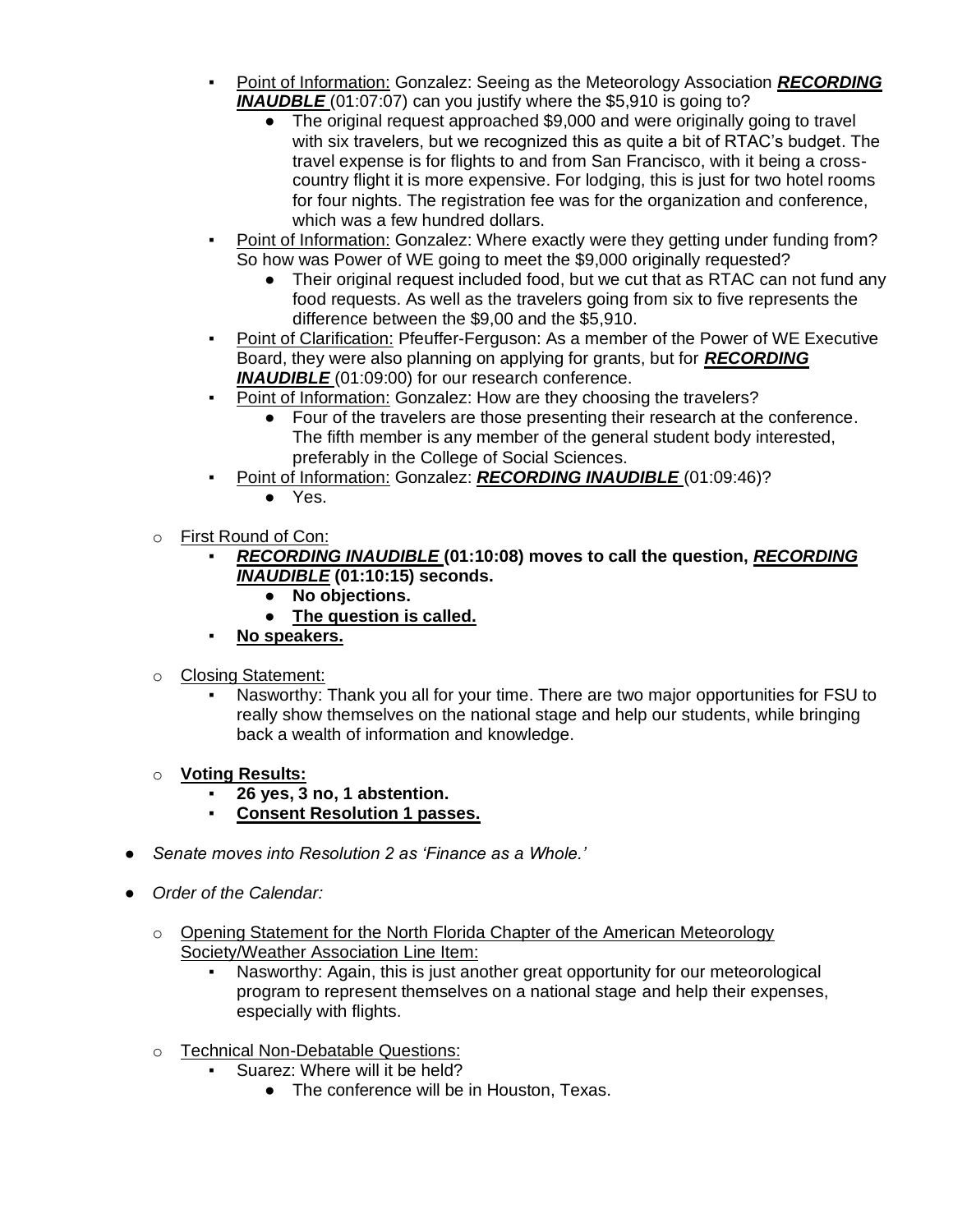- o First Round of Pro:
	- Point of Information: Powell: How will they be travelling to Texas?
	- By air.
	- No speakers.
- o First Round of Con:
	- No speakers.
	- **Diaz moves to call the question, Bell seconds.**
		- **No objections.**
		- **The question is called.**
- o Closing Statement for the North Florida Chapter of the American Meteorology Society/Weather Association Line Item:
	- Nasworthy: I yield.
- o **Voting Results for the North Florida Chapter of the American Meteorology Society/Weather Association:**
	- **32 yes, 0 no, 0 abstentions.**
	- **Line Item 1 of Consent Resolution 1 passes.**
- o Opening Statement for the Power of WE Line Item:
	- Nasworthy: Again, another great opportunity for students to present themselves on the national stage and really show that we are a research-driven university to excel and get out there.
- o Technical Non-Debatable Questions:
	- Powell: How are these travelers getting to their destination?
		- Again, by air.
	- Wang: How many nights are they staying in a hotel?
		- Four.
	- Suarez: Does the travel expense include the both the hotel and flight? ● Travel expense is just the flight.
	- Suarez: Would you happen to know how much the flight is per person?
		- About \$551 per traveler.
- o First Round of Pro:
	- Point of Information: Gonzalez: The Financial Manual says \$175 per night for four travelers. Doing the math on the \$2,146, it looks like your either paying for six nights or something else – it's not adding up. We can only fund up to \$1,400.
		- Yes, and I'm open to an Amendment to change.
	- **Gonzalez moves to amend the lodging line item from \$2,146 to \$1,400, Wang seconds.**
		- **No objections.**
		- **Voting Results:**
			- o **32 yes, 2 no, 0 abstentions.**
			- o **The Amendment passes.**
	- **Wang moves to amend the total to read \$5,164, Myers seconds.**
		- **No objections.**
		- **Voting Results:**
			- o **33 yes, 0 no, 0 abstention.**
			- o **The Amendment passes.**
	- Point of Information: *RECORDING INAUDIBLE* (01:40:42): Seeing as the flights have not been purchased yet, I do feel \$2,755 is quite a lot. What would it be possible to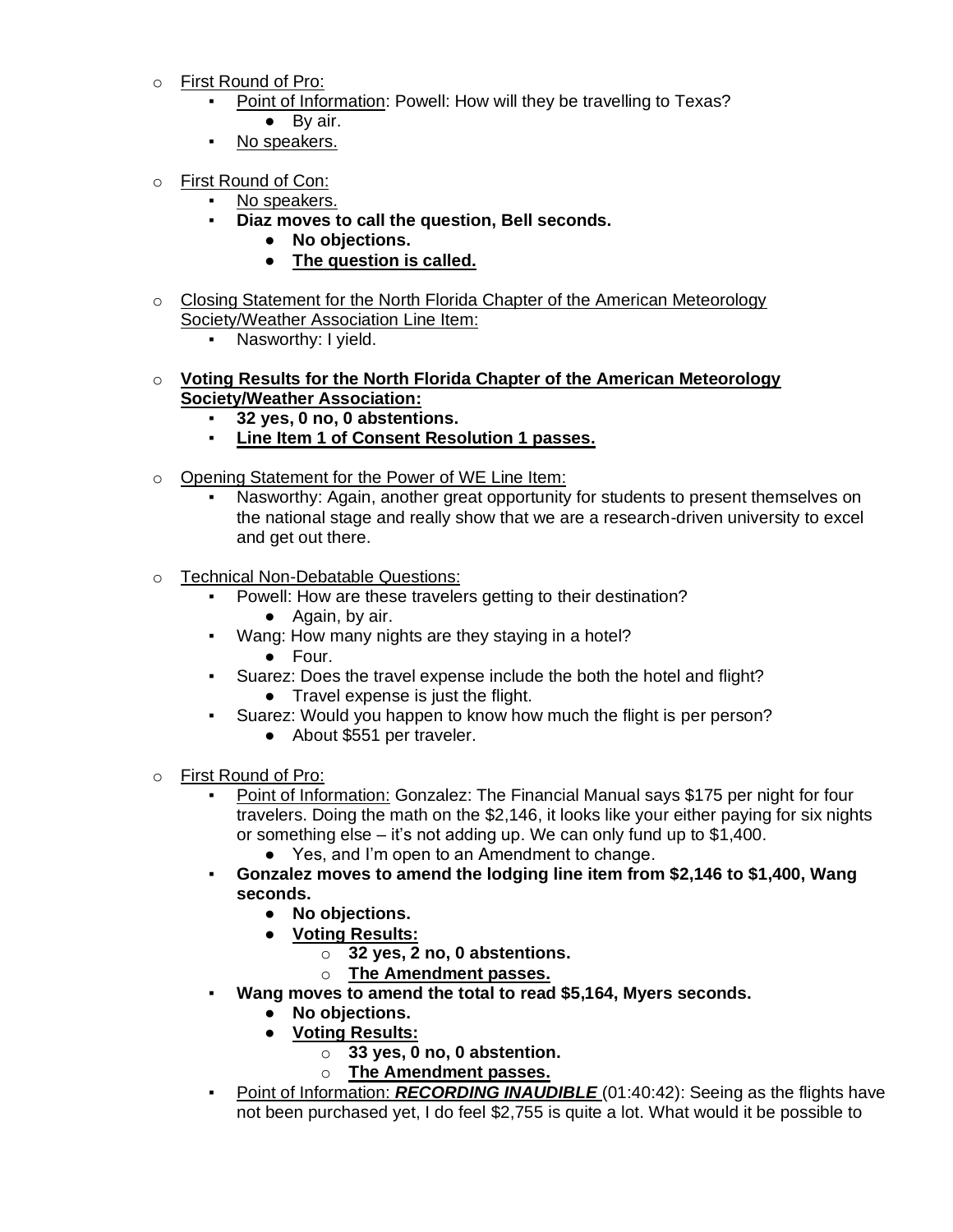lower the amount of flights, I just think it's ridiculous that the cost for five people travelling is close to the cost of a much larger number of travelers.

### ▪ *RECORDING INAUDIBLE* **(01:41:40) moves to amend the line item under travel to \$2,055, Wang seconds.**

- **No objections**
- **Voting Results:**
	- o **19 yes, 11 no, 1 abstention**
	- o **The Amendment passes.**
- Point of Information to the Chair: Gonzalez: How much are the costs for the intended flights?
	- President Hunter directs the point to the Power of WE Representative.
		- o No response.
	- President Hunter directs the point to the RTAC Chair.
		- $\circ$  The quotes we were given included the original cost of the flights being \$3,300 combined for six travelers, but once we scaled it down to five travelers it went down to being \$2755.
- **•** Point of Information: *RECORDING INAUDIBLE* (01:46:02): Are they flying out of the Tallahassee Airport?
	- Yes.
- Point of Information: Powell: When you said the original cost was around \$300, but we did say the tickets were around \$500?
	- It was originally \$3,303 so now it's \$2,755. Tickets averaged out to be about \$550 per person.
- Bowling: I just googled the tickets for a one-way trip to San Francisco it's about \$208.
- Drackley: I also did look at the tickets round-trip, it also adds up proving this to be a fair price.
- Gonzalez moves to amend travel expenses to \$2,000, Bettley seconds.
	- **Bowling objects.**
	- **Gonzalez does not withdraw.**
- o Opening Statement on the Amendment:
	- Gonzalez: I just googled this. It says \$259 per round-trip. \$2,755 divided by five is about \$551 per person, almost \$200 over what this tells me. This is already a lot of money that were giving just for five people. If we divide \$5,164 by five people, we're funding \$1,000 per traveler – which is a lot of money. I don't believe RTAC went to Sweepings so they don't have more money. RTAC has no more money besides what they've been given, which means that we have to be fiscally responsible.
- o Technical Non-Debatable Questions:
	- Tsouroukdissian: What airline was that?
		- *RECORDING INAUDIBLE* (01:50:25).
	- Tsouroukdissian: Did that include luggage?
		- To my knowledge, even if you were to add luggage it's only like \$60 tops.
	- Kaminsky: Which website did you find these on?
		- Google.
	- DuChêne: Did you set the right dates for departure?
		- Yes.
	- Suarez: Did you choose Tallahassee Airport?
		- Yes.
	- Barrett: Could you again say the total you came up with for the specific dates out of Tallahassee for five people?
		- Per person, \$300. According to the Consent Resolution it says \$551 per person.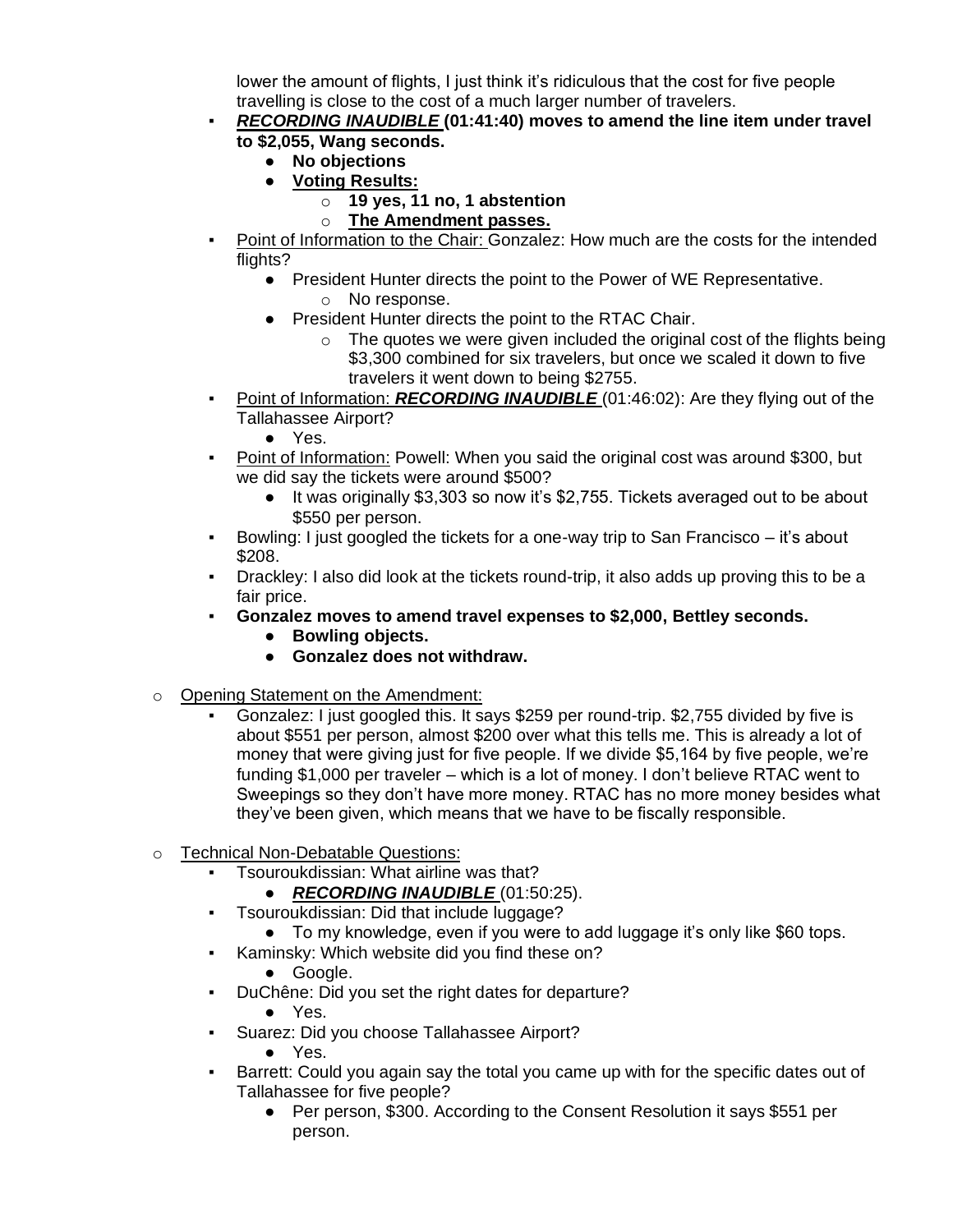- Murray: Is that round-trip or one-way?
	- Round-trip.
- o First Round of Pro:
	- **Pfeuffer-Ferguson moves to let a non-Senator speak, Bettley seconds.**
		- **No objections.**
		- **The Power of WE Representative can now speak.**
	- Point of Information to the Power of WE Representative: Gonzalez: Why were the prices for the airline tickets that you got for five people?
		- Power of WE Representative: Our airline tickets for five people come out to \$600 each for a round-trip.
	- Point of Information: Barker: Have you thought about going out of Jacksonville Airport because I know that only five people results in one car and parking at that airport and flying from there would be a lot cheaper, even with the parking included.
		- President Hunter directs the point to the Power of WE Representative.
		- Power of WE Representative: To my knowledge we haven't taken that under consideration, but we definitely can.
	- No speakers.
- o First Round of Con:
	- Kaminsky: Given that it's not like our students are wasting their time, I don't see why this is such an issue. They're going to represent our school on a national level. These kids are representing our school nationally.
	- **Powell moves to call the question, Kaminsky seconds.**
- o Closing Statement on the Amendment:
	- Gonzalez: I'm just trying to be fiscally responsible. If it's \$1,000 per person with only five people going – that is a lot of money. Every time I'm in an RTAC meeting we usually just don't fund this much per person. *RECORDING INAUDIBLE* (01:56:52). I think \$5,000 is still a lot.
- o **Voting Results on the Amendment:**
	- **21 yes, 9 no, 3 abstentions.**
	- **Amendment passes.**
- o Back to the First Round of Pro on the Original Line Item:
	- No speakers.
	- **Wang moves to amend the total of the Power of WE line item to \$4,409, Tucker seconds.**
		- **No objections.**
		- **Voting Results:**
			- o **34 yes, 1 no, 0 abstentions**
			- o **Amendment passes.**
- o First Round of Con:
	- Tucker: While I do think this is a great cause, I believe the amount per student to still be excessive.
	- *RECORDING INAUDIBLE* **(02:02:42) moves to call the question, Murray seconds.**
		- **No objections.**
		- **The question is called.**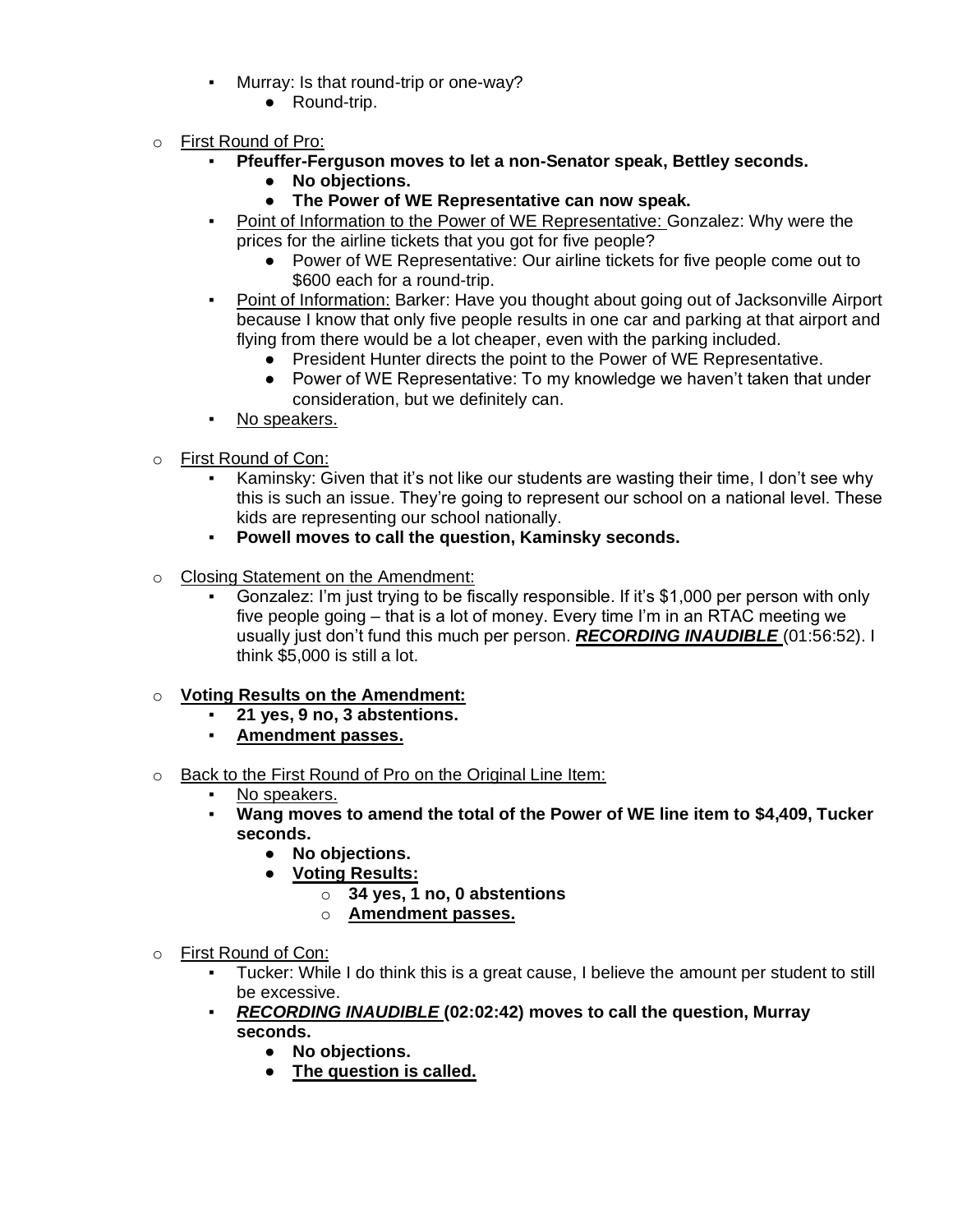- o Closing Statement:
	- Kaminsky: I appreciate all the Amendments made to make this more fiscally responsible. I do understand that this is a lot of money per student, but I still think it's a great opportunity for FSU to get on a national stage.
- o **Voting Results:**
	- **31 yes, 1 no, 3 abstentions.**
	- **Line Item 2 of Consent Resolution 1 passes.**
- **Bowling moves to approve Consent Resolution 1, Russell seconds.**
	- o **No objections.**
	- o **Consent Resolution 1 is approved.**
- *Senate moves into 'Order of the Calendar' for Consent Resolution 2, hearing line items above \$2,000.*

Consent Resolution 2 Sponsored by Senator Roy (P)

Allocating funding from the Programming Allocations Committee to fund the Flute Association at FSU.

- o Opening Statement:
	- Roy: Good evening Senate. This is an organization that since 2009 has hosted events on-campus, specifically *RECORDING INAUDIBLE* (01:21:17). They're trying to get two guest speakers. Both speakers will be teaching Masterclasses on their respective fields and doing a recital open to the public and FSU students. This will be over the course of two days, with seven events. This was a great request because they already fundraised up to 54% of what the cost will be. We're just covering the speaker fee where they're doing the food, the venues, etc. This is happening January  $7<sup>th</sup>$  to January  $8<sup>th</sup>$ , thus being time sensitive.
- o Technical Non-Debatable Questions:
	- No speakers.
- o First Round of Pro:
	- No speakers.
- o First Round of Con:
	- *RECORDING INAUDIBLE* **(01:23:28) moves to call the question,** *RECORDING INAUDIBLE* **(01:23:30) seconds.**
		- **No objections,**
		- **The question is called.**
- o Closing Statement:
	- They have partnered with numerous organizations, done their research, have flyers made, and everything prepared. I'll be happy to talk more about what PAC is in the Closing Announcements, but this is a really great request that I was happy to see.
- o **Voting Results**
	- **30 yes, 2 no, 1 abstention.**
	- **Consent Resolution 2 passes.**
- *RECORDING INAUDIBLE* **(01:25:30) moves to leave 'Finance as a Whole,'** *RECORDING INAUDIBLE* **(01:25:31) seconds.**
	- o **No objections.**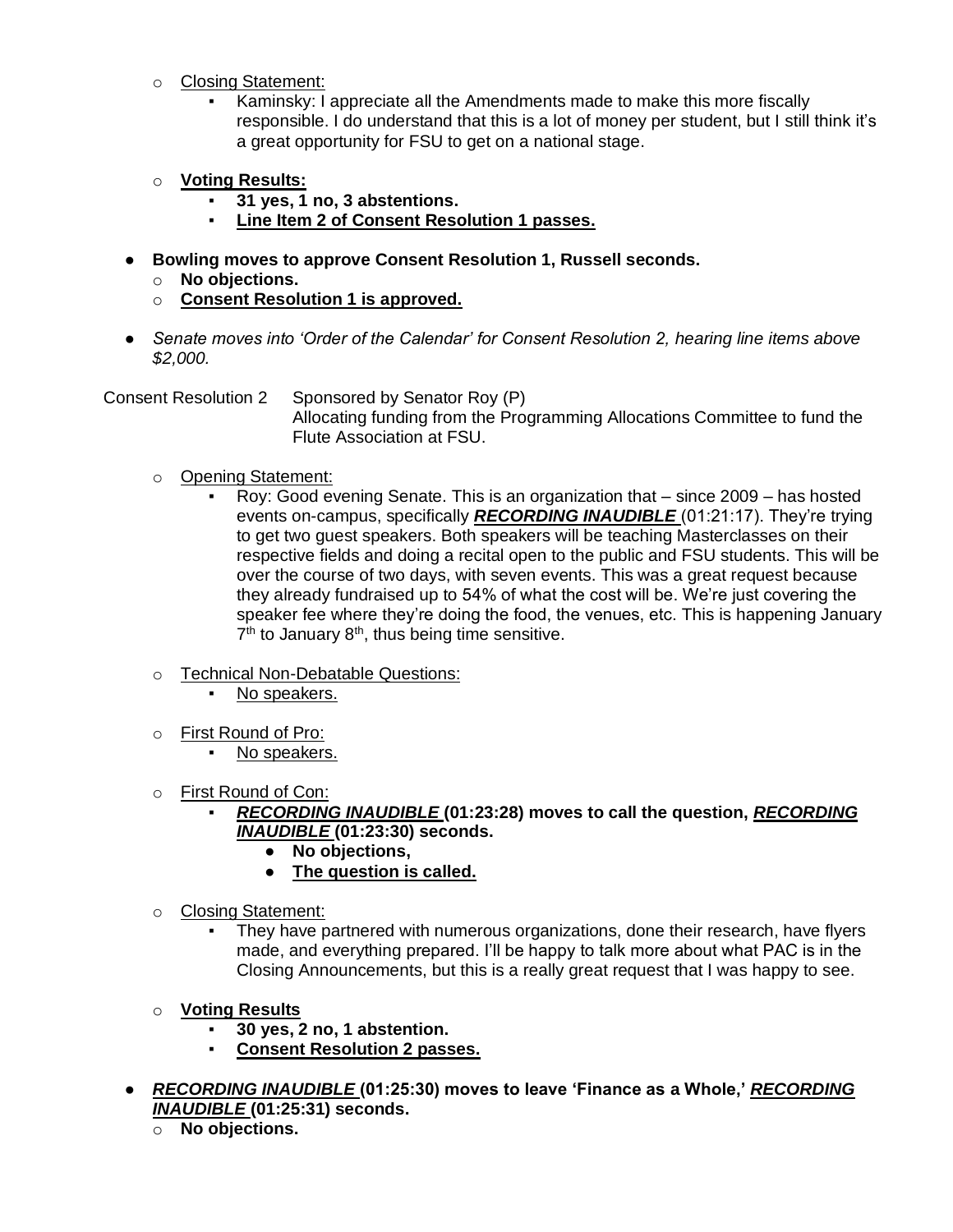- o **Senate leaves 'Finance as a Whole.'**
- *Senate leaves 'Finance as a Whole' and moves back into the Order of the Calendar, hearing line items above \$2,000 in the previous Consent Resolutions, beginning with Consent Resolution 1.*
- *Order of the Calendar:*
- **Bowling moves to adopt the decision of the Committee as the decision as a whole for Consent Resolution 2, Nasworthy seconds.**
	- o **No objections.**
	- o **The decision of the Committee has been accepted as the decision as a whole for Consent Resolution 2.**

#### Bills First Reading:

Bill 1 Sponsored by Senator Murray (P) DuChêne, Garner, Guillamont, Rider, Russell (Co) To update Student Body Statutes to reflect the mission and operations of the Office of Governmental Affairs more accurately.

Bills Second Reading: N/A.

#### Constitutional Amendments: N/A.

#### Resolutions:

- Resolution 1 Sponsored by Senator Bowling & Senator Bettley (P) To increase awareness for Project Callisto.
- Resolution 2 Sponsored by Senator DuChêne Waiving Rule 803.7(G) of the Student Body Statutes to allow the Jewish Student Union to use their A&S expenditures for their Spring Banquet.
	- Opening Statement:
		- $\circ$  DuChêne: This is that technical Resolution that the director of JSU had previously mentioned. It's in Statutes that *RECORIDNG INAUDIBLE* (02:08:19) cannot be applied for plated dinners. JSU is trying to have a banquet. Two-thirds of this body has to approve of waving this rule. I'm open to any questions.
	- **Technical Non-Debatable Questions:** 
		- o Gonzalez: How much money will be spent on food?
			- Deferred to Director Gabay.
			- Director Gabay: The total for the entire banquet is \$9,675. The food portion itself is \$5,060. *RECORIDNG INAUDIBLE* (02:09:42), \$1,000 for plating, and about \$1,800 for labor which comes to a total of \$8,175 for the food category. \$1,500 for the services category and the rental category comes to that total of \$9,675.
		- o Roy: How many are expected to attend this event?
			- Deferred to Director Gabay.
			- Director Gabay: About 230 people.
		- o Diaz: What is the specific reason for the banquet?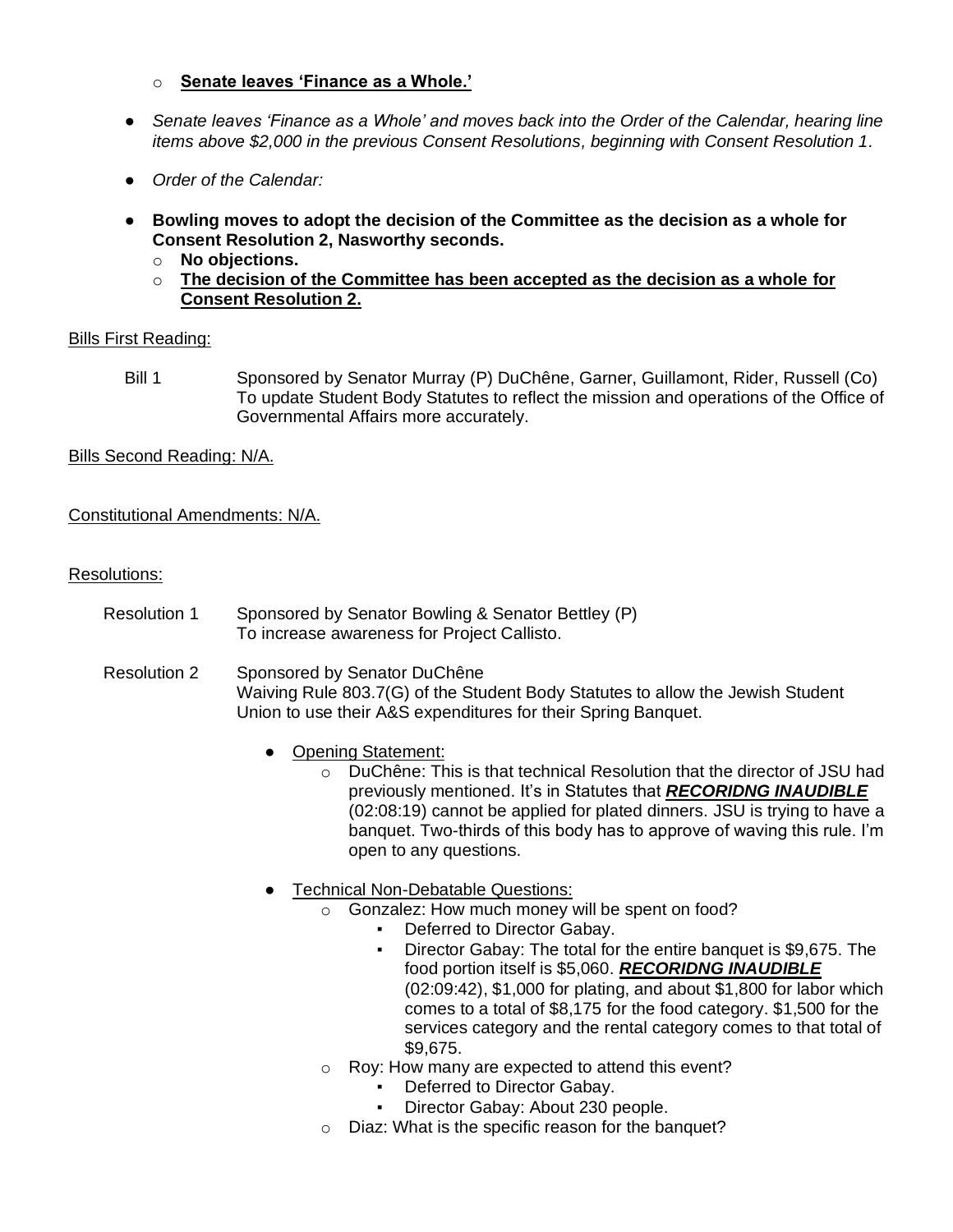- Deferred to Director Gabay.<br>■ Director Gabay: January is d
- Director Gabay: January is designated as Jewish Heritage Month at FSU. Every agency has their overall big event – ours is this banquet which will wrap up Jewish Heritage Month. We will be inviting keynote speakers soon. This is intended as a celebration of Jewish culture and powerful Jewish people and the successes that the Jewish community has made at FSU and elsewhere.
- o Gonzalez: Why do you need a plated dinner?
	- Deferred to Director Gabay.
	- Director Gabay: We requested a plated dinner due to COVID-19 concerns. A buffet would result in a lot of people crowded around one are for food. Especially now with the Omicron variant, it stressed the importance of a plated dinner where we're more socially distanced from each other instead of gathering around piles of food.
- First Round of Pro:
	- o Roy: I feel that this is a very good event to be funding. Just looking at the cost per person is one approach but also knowing what this event is going to be doing  $-$  an event that will be bringing a community together. Hopefully people will be interacting with others and building connections
	- $\circ$  Kaminsky: This is a hug event that I'm, personally, very excited for. This is something that should be funded.
	- o Tucker: *RECORDING INAUDIBLE* (02:13:30).
- *RECORDING INAUDIBLE* (02:13:30-02:14:22).
	- $\circ$  Murray: ...also money they've allocated in the Sweepings Committee which means that JSU has gone through a very extensive and thorough process for them to get this money.
	- o Suarez: Seeing that JSU is *RECORDING INAUDIBLE* (02:15:09).
	- First Round of Con:
		- o **Gonzalez moves to call the question, Myers seconds.**
			- **No objections.**
			- **The question is called.**
	- Closing Statement:
		- o DuChêne: I thank all of you for your enthusiasm in supporting the JSU.
	- **Voting Results:**
		- o **31 yes, 1 no, 0 abstentions**
		- o **Resolution 2 passes.**
- Resolution 3 Sponsored by Senator Murray (P) Diaz, DuChêne, Suarez (Co) To express support for Britney Spears, increase dialogue on conservatorship, and rededicate focus to mental health issues.

Unfinished Business: None.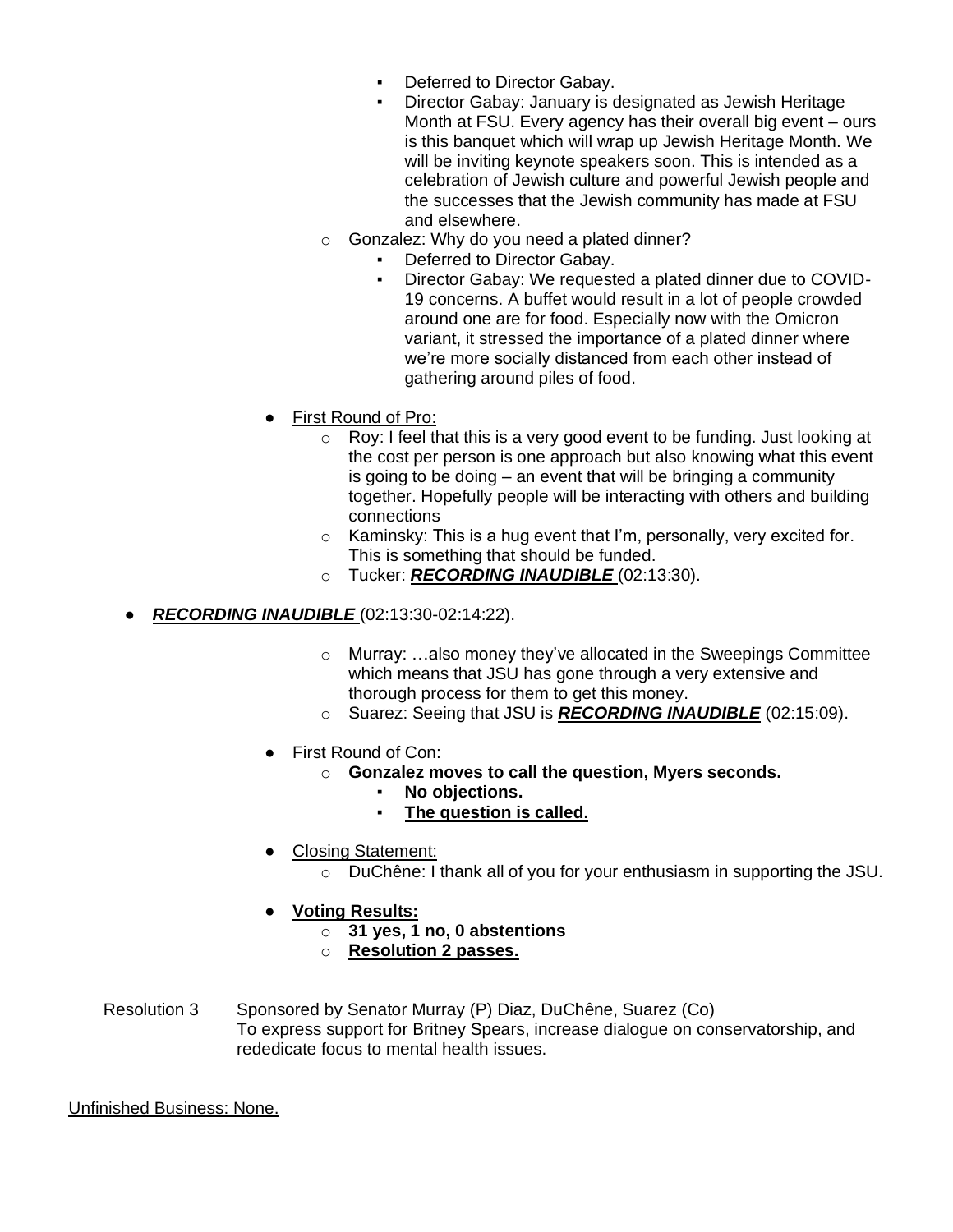# Statements of Dissent: None.

### New Business:

- Committee Chair and Vice-Chair elections:
	- $\circ$  President Hunter: We will break you all up into your five committees. I will be running Budget Committee, Senator Roy (our PAC Chair) will be running Finance, Jacuelyn (our Advisor) will be doing Judiciary, Chair Nasworthy (our Chair of RTAC) will be doing Internal Affairs (IA), and Pro-Tempore Nemeth will be doing Student Life. Those will be the people running your committees and they will have the form that states how the committee will be ran. Essentially, there will be a Chair of the committee elected first. The Chair is someone who is in your committee and that person will have three minutes of open forum speech so they can speak in whatever way for three minutes. After that, two committee members can speak in pro for a maximum of two minutes. There will be no con debate whatsoever at all. Then we will do a secret ballot election with our ballots and the overseer of the committee will count the votes, and you'll have a Chair. Form there the Chair will do Vice Chair elections. Student Life: Senators Taylor, Suarez, *RECORDING INAUDLBE* (00:23:08), Powell, Barrett, Masters, DuChêne, Tsouroukdissian, Weintraub, Kaminsky, and *RECORDING INAUDLBE* (00:23:15). Internal Affairs: Senators Drackley, Suarez, Lessard, Pfeuffer-Ferguson, Barberis, Tucker, Russell, Diaz, Hautrive, Fronczak, and Murray. Judiciary: Senators Beall, Myers, Noel, Little, Reeves, *RECORDING INAUDLBE* (00:23:40), Wang, Wills, Stewart, Fox, *RECORDING INAUDLBE* (00:23:47). Budget: Senators Gonzalez, Wyatt, Rider, *RECORDING INAUDLBE*  (00:23:51), Berger, Williams, Ritzel, Downing, Bettley, *RECORDING INAUDLBE* (00:24:00), and Barker. Finance: Senators Bowling, *RECORDING INAUDLBE* (00:24:05), Allaman, Garner, Grant, Satizabal-Prieto, *RECORDING INAUDLBE* (00:24:16).
	- o **Wang moves to go into Committee Caucus, Pfeuffer-Ferguson seconds**
		- **No objections.**
		- **Now in Committee Caucus.**
- *Senate moves into Committee Caucus.*
	- President Hunter: The Chair of Internal Affairs is Murray and Vice Chair Russell. The Chair of Budget is Gonzalez and Vice Chair Bettley. The Chair of Finance is Bowling and Vice Chair *RECORDING INAUDLBE* (01:01:42). The Chair of Judiciary is Chair Myers and Vice Chair Bell. The Chair of Student Life is DuChêne and Vice Chair Powell.
	- **Nasworthy moves to exit Committee Caucus, DuChêne seconds,**
		- o **No objections.**
		- o **Senate now exits Committee Caucus.**
- *Senate exits Committee Caucus.*
- **Gonzalez moves to go back to the 'Consent Calendar.'**
	- o **No objections.**
	- o **Senate is now in the 'Consent Calendar.'**
- *Senate moves into the 'Consent Calendar.'*

# Closing Announcements:

● Roy: My name is Tyler Roy; I just want to introduce myself as the PAC Chair. The way PAC works is that we fund RSO's, Student Organizations, or clubs for any events that they host here on-campus. This can include guest speakers, food, the locations, etc. If you know of any club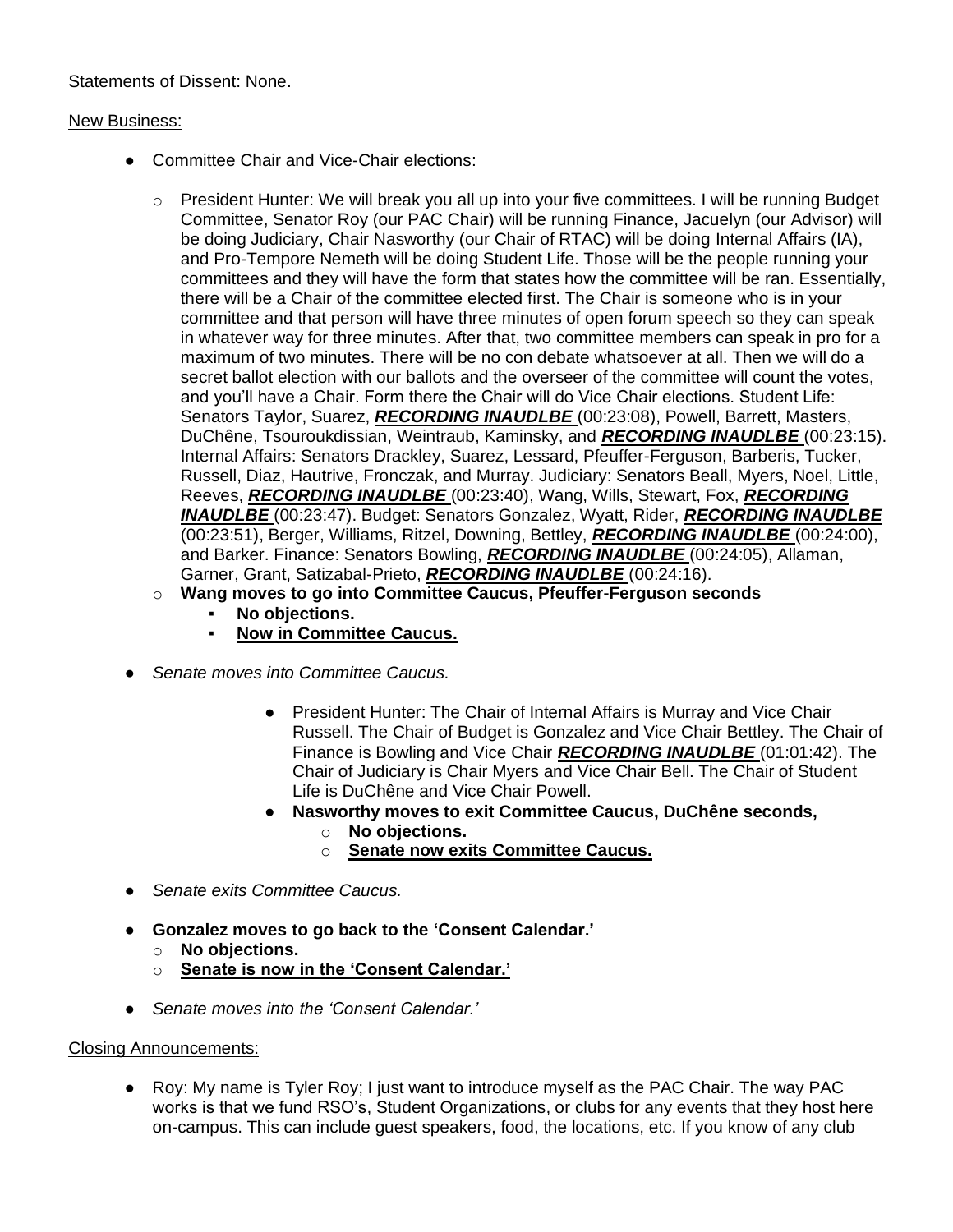that wants to do something but either doesn't have the money or has trouble planning something, they can always come to us - we want to help hear what the want to do and make it happen. That's our job. We have around \$60,000 for the rest of next semester and a backlog of requests because we have not met at all this month, except yesterday (11/30). You will know us as a 'tshirt committee' because we do a lot of t-shirt requests. I would also like to introduce Tyler Roy News which I hope everyone will get a copy of and see me afterwards – it's meant to bring lighthearted fun to Senate and discusses what we'll be hearing each week. We should promote what clubs are doing as they are speaking for students the most.

### Officer Announcements:

- Pro-Tempore Nemeth: Congratulations to our Committee leadership. I will be reaching out to all of you soon and making a leadership orientation that I talked about when we did elections so that we are all on the same page on Senate initiatives. It will be sometime before our next meeting in January. Please reach out to me if you have not registered for iClicker – it makes things a lot easier. Please email me with any questions on my personal email as I do not yet have access to my Pro-Tempore email. Everyone not financially certified need to be financially certified by next meeting in order to vote – I will be making a Canvas post about how to do that. Thank you.
- President Hunter: I love seeing you guys in-person. I would like to ask that if you do come inperson please wear a mask as we do sit close to one another. Secondly, congratulations again to Chairs and Vice Chairs, but additionally you need to be on the lookout for emails. It is an undertaking to be a Chair and a Vice Chair and we have expectations for each of you to meet, so please look for any emails in your inboxes that document your responsibilities and what that role looks like. Actually read your Statutes as it will really help your understanding as it will really help you in the future. Also, keep extending yourself to other Senate leaders – I appreciate it and think it will really encourage a positive environment in the Chamber. Everyone in Senate deserves to be respected and have open communication. Please join the GroupMe if you're not in it already and pay attention to the Canvas. There are also a lot of vacated positions which promotes a great opportunity to get involved in Student Government. Finally, liaisons are really important as a way to get to know the student body and vice versa. If you would like to be a liaison, all you have to do is let me know and I'll communicate to the organization. I will be posting a list of the open liaison positions and if they're not filled then I will be assigning roles. Join something you might want to be a liaison for or you might be appointed to something you don't wish to be a part of. Thank you.

#### Advisor Announcements:

- Jacalyn: Hi everyone! Great job tonight, it was exciting to see all of you participate and have different people moving. I want to reiterate about decorum – if we have that issue again on Zoom we will be moving people to the waiting room, it's just not fair to those that are present and actively participating. We will be discussing that when furthering expectations. Keep in mind that January  $8<sup>th</sup>$  and  $9<sup>th</sup>$  will be our retreat. Please keep that on your radar as it will count on your attendance. Congratulations to Chairs and Vice Chairs – I will be sending out an email soon about what's expected for you. Please make sure you are communicating with others. A lot of the questions asked tonight were also asked in the PAC and RTAC meetings which are included in the minutes. Make sure to review those to be more prepared. If you have any questions please reach out; I'm excited to work with you all!
- Dr. Williams: I want to wish you all well with your finals and everything that's happening with the last week of classes. Please be safe this holiday break and we look forward to seeing you in January.

#### Final Roll Call:

● Refer to Attendance.